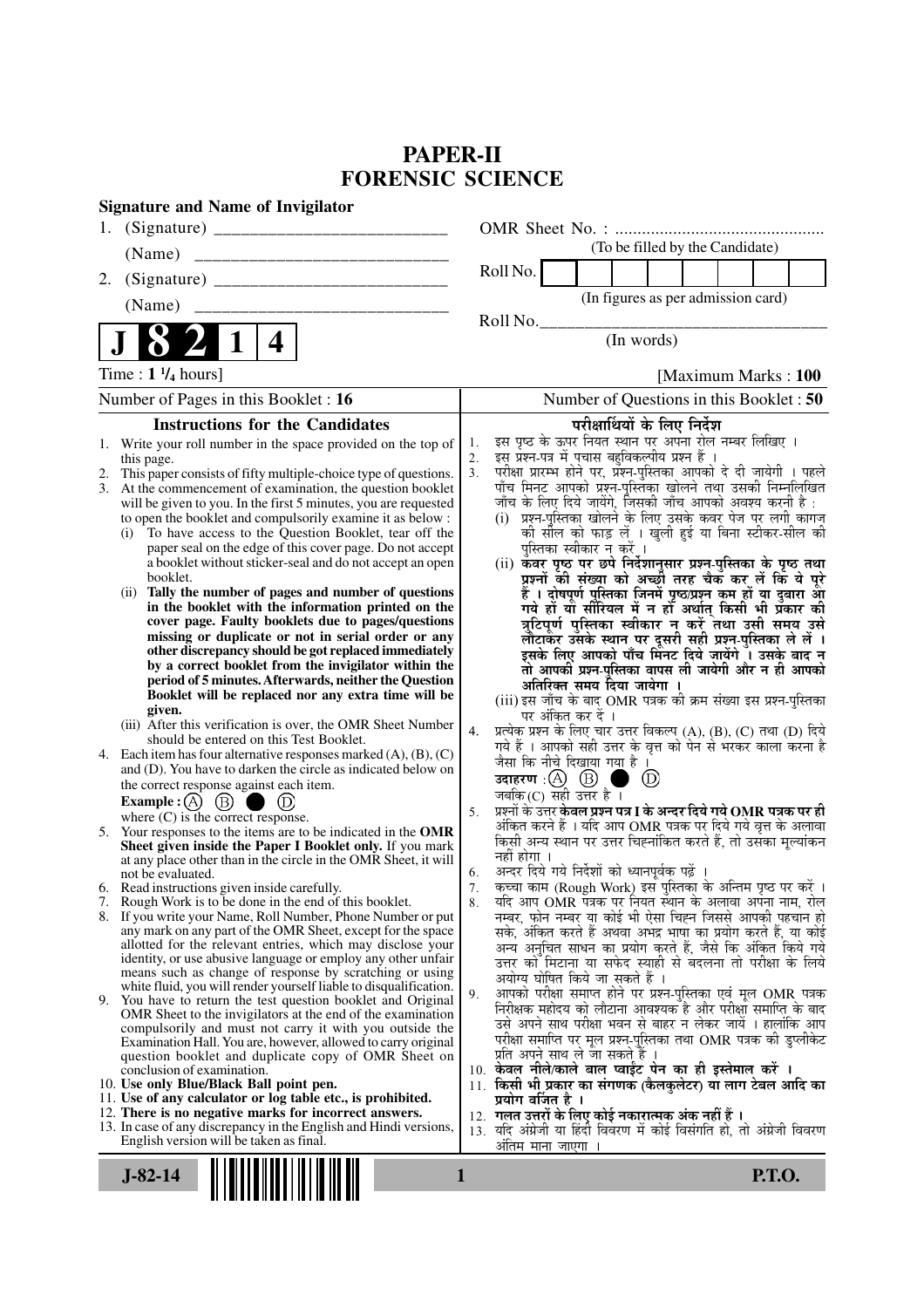#### **FORENSIC SCIENCE Paper – II**

- **Note :** This paper contains **fifty (50)** objective type questions of **two (2)** marks each. **All** questions are compulsory.
- **1.** DNA typing facility in a forensic science laboratory in India was first introduced at
	- (A) Hyderabad CFSL
	- (B) Kolkata Central Forensic Science Lab.
	- (C) Chandigarh CFSL
	- (D) None of these
- **2.** Tele Forensics Technology is used in
	- (A) Voice Identification
	- (B) Crime Scene Management
	- (C) Lie Detection
	- (D) None of these
- **3.** The mechanical system of compound microscope consists of
	- a. Base
	- b. Condenser
	- c. Body tube
	- d. Illumination

### **Codes :**

- (A) a and b are correct.
- (B) a and c are correct.
- (C) b and d are correct.
- (D) c and d are correct.

**Paper-II** J-82-14

- **4.** Those essential facts which show that a crime has definitely taken place are called
	- (A) Alveoli sacs
	- (B) Corpus dictum
	- (C) Corpus delicti
	- (D) Portrait parle
- **5. Assertion (A) :** The answer in leading question asked during trial is given in yes or no.
	- **Reason (R)** : The leading questions are asked during examination in chief.

- (A) (A) is right but  $(R)$  is wrong.
- (B) (A) is wrong but  $(R)$  is right.
- (C) Both (A) and (R) are right.
- (D) Both (A) and (R) are wrong.
- **6.** Which of the following is not part of a monochromator ?
	- (A) An entrance slit
	- (B) A collimator
	- (C) A grating
	- (D) A photoemissive tube
- **7.** In India, this place does not have a Central Detective Training School :
	- (A) Kolkata
	- (B) Delhi
	- (C) Hyderabad
	- (D) Chandigarh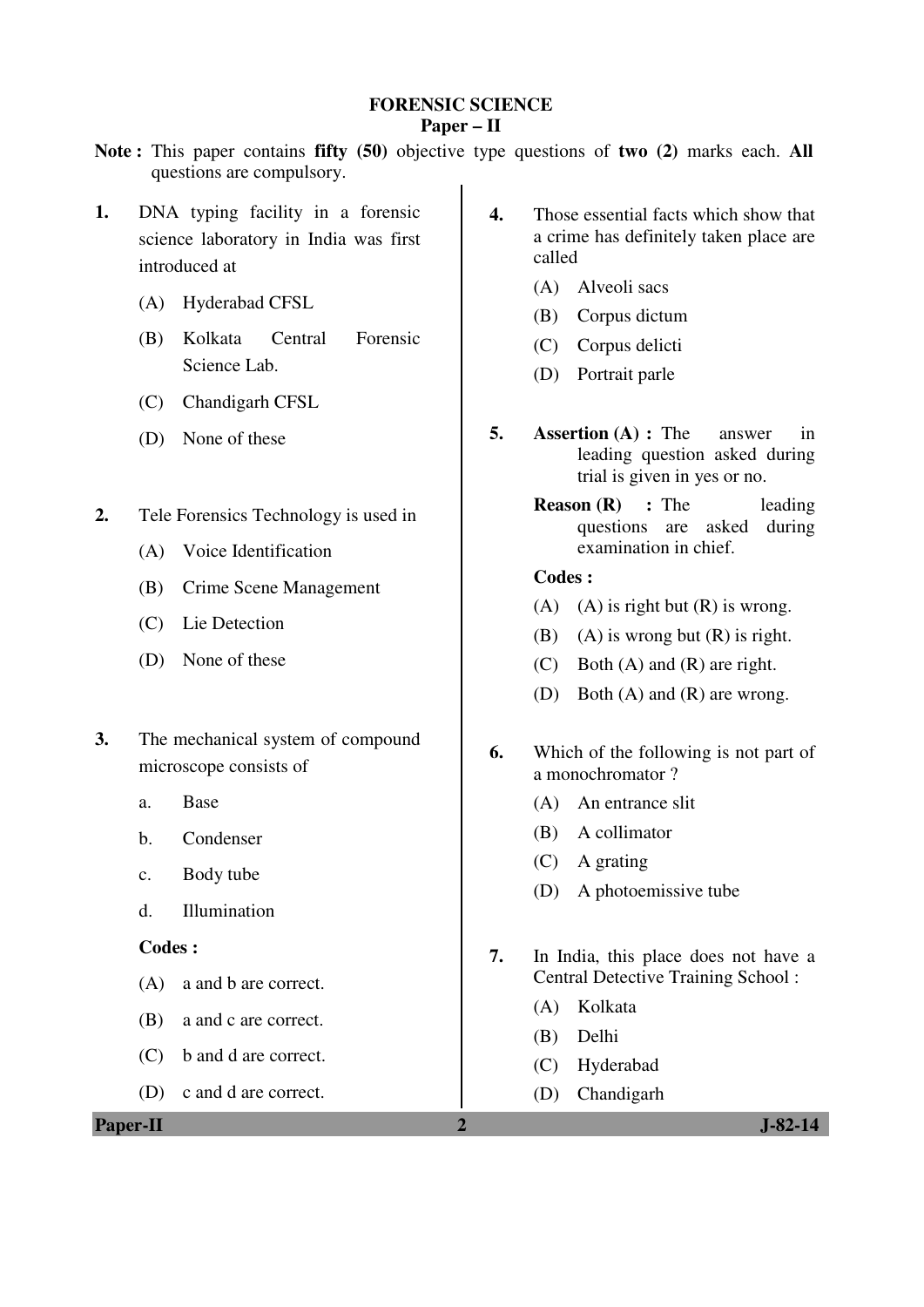# न्यायिक विधि विज्ञान

प्रश्नपत्र $-I$ नोट: इस प्रश्नपत्र में पचास (50) बह-विकल्पीय प्रश्न हैं । प्रत्येक प्रश्न के दो (2) अंक हैं । सभी प्रश्न अनिवार्य हैं । भारत में डी.एन.ए. टाइपिंग की सुविधा इस  $\mathbf{1}$ .  $\overline{4}$ . वे आवश्यक तथ्य जो यह दर्शाते हैं कि अपराध वास्तव में घटित हुआ है यह कहलाते हैं: न्यायिक विज्ञान प्रयोगशाला में प्रारम्भ हुई थी (A) अलवियोली सेकस (A) हैदराबाद सी.एफ.एस.एल. (B) कारपस डिक्टम (B) कोलकाता सी.एफ.एस.एल. (C) कारपस डेलिक्टी (C) चन्डीगढ़ सी.एफ.एस.एल. (D) पोटे़ट पार्ले (D) उपर्युक्त में कोई नहीं अभिकथन $(A)$ : प्रकरण के दौरान संकेतक 5. प्रश्न का उत्तर हाँ अथवा नहीं में देना होता है । 'टेली फोरेन्सिकस' तकनीक का उपयोग  $2.$ निम्नलिखित में होता है: कारण $(R)$ : संकेतक प्रश्न मख्य परीक्षण के दौरान ही पूछे जाते हैं । (A) आवाज की पहचान कूट : (B) अपराध घटना स्थल प्रबंधन (A)  $(A)$  सही है किन्तु (R) गलत है। (C) झट का पता लगाना (B) (A) गलत है किन्तु (R) सही है । (D) उपर्युक्त में कोई नहीं (C)  $(A)$  तथा  $(R)$  दोनों सही हैं । (D)  $(A)$  तथा  $(R)$  दोनों गलत हैं । कम्पाउंड (आमिश्र) माइक्रोस्कोप की यान्त्रिक  $3.$ मोनोक्रोमेटर का भाग निम्नलिखित में से कौन 6. व्यवस्था में निम्नलिखित होते हैं · सा नहीं है ? a. आधार  $(A)$  प्रवेश दरार (B) कॉलीमेटर b. संघनित्र (कॅन्डेंसर)  $(C)$  ग्रेटिंग (जाली) c. काय ट्यूब (D) फोटो एमिस्सिव ट्यूब d. प्रहीपन भारत में निम्न स्थान पर सेन्ट्रल डिटेक्टिव ट्रेनिंग कोड : 7. स्कल नहीं है :  $(A)$  a और b सही हैं।  $(A)$  कोलकाता  $(B)$  a और c सही हैं । (B) दिल्ली  $(C)$  b और d सही हैं। (C) हेदराबाद (D) चन्डीगढ  $J-82-14$ **Paper-II**  $\overline{\mathbf{3}}$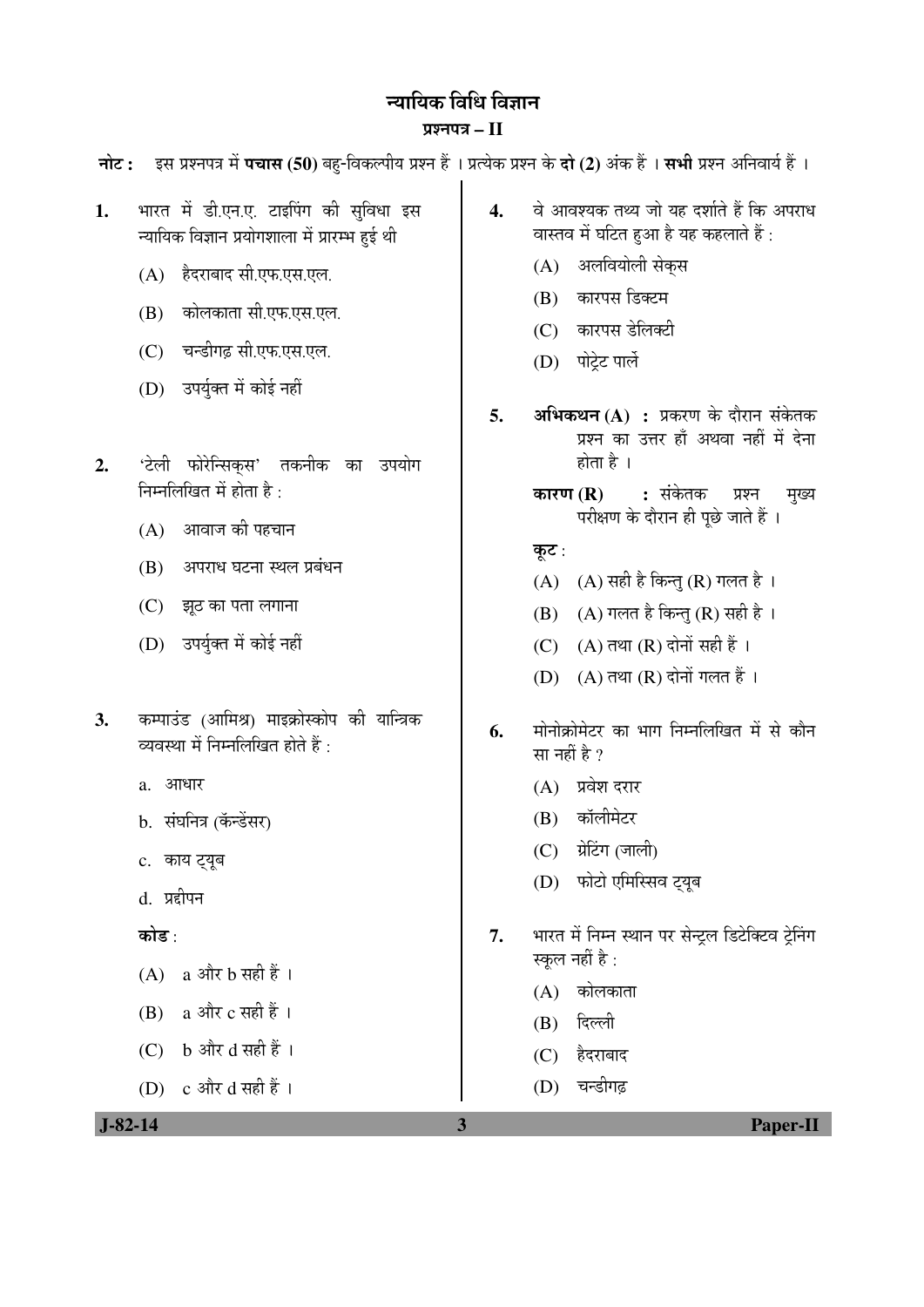- **8.** Which of the following is valuable for analysing mixtures of aromatic amines ?
	- (A) X-ray spectroscopy
	- (B) Near-Infrared spectrometry
	- (C) U.V. Spectrophotometry
	- (D) AAS
- **9.** The use of Physical developer to develop latent finger marks involve its reaction with which of the following components of sweat residue ?
	- (A) Amino acid
	- (B) Urea
	- (C) Triglycerides
	- (D) Squalene
- **10. Assertion (A) :** In gas chromatography, retention time is used for identifying unknown compounds.
	- **Reason (R)** : Retention time is the time taken by a compound to travel from the column to the recorder of GC.

- (A) Both (A) and (R) are correct.
- (B) (A) is correct but (R) is incorrect.
- (C) (A) is incorrect but (R) is correct.
- (D) Both (A) and (R) are incorrect.

**11.** Match the following :

|    | $List-I$      |                                    |                              | $List - II$  |                                   |  |
|----|---------------|------------------------------------|------------------------------|--------------|-----------------------------------|--|
|    | (Detectors)   |                                    |                              |              | (Component of<br>Detectors)       |  |
| a. |               | Thermal<br>detector                | Differential<br>conductivity | i.           | Polarizing<br>electrode           |  |
|    | b. Flame      | ionization<br>detector             |                              |              | ii. A refractive<br>index monitor |  |
|    |               | c. Electron<br>capture<br>detector |                              |              | iii. Wheatstone<br>bridge circuit |  |
| d. |               | <b>HPLC</b>                        |                              |              | iv. Radioactive<br>foil           |  |
|    | <b>Codes:</b> |                                    |                              |              |                                   |  |
|    |               | a                                  | b                            | $\mathbf{C}$ | d                                 |  |
|    | (A)           | iii                                | $\mathbf{i}$                 | iv           | $\ddot{\mathbf{i}}$               |  |
|    | (B)           | ii                                 | $\mathbf{i}$                 | iii          | iv                                |  |
|    | (C)           | iv                                 | iii                          | $\mathbf{i}$ | $\overline{\mathbf{ii}}$          |  |
|    | (D)           | iv                                 | iii                          | ii           | $\mathbf{i}$                      |  |

### **12.** In an SDS-PAGE

- (A) Proteins are denatured by SDS
- (B) Proteins have the same chargeto-mass ratio
- (C) Smaller proteins migrate more rapidly
- (D) All of the above

**13.** The approximate frequency of AB blood group in population is

- (A)  $5 10\%$
- (B) 25 %
- (C)  $40 \%$
- (D) 50  $%$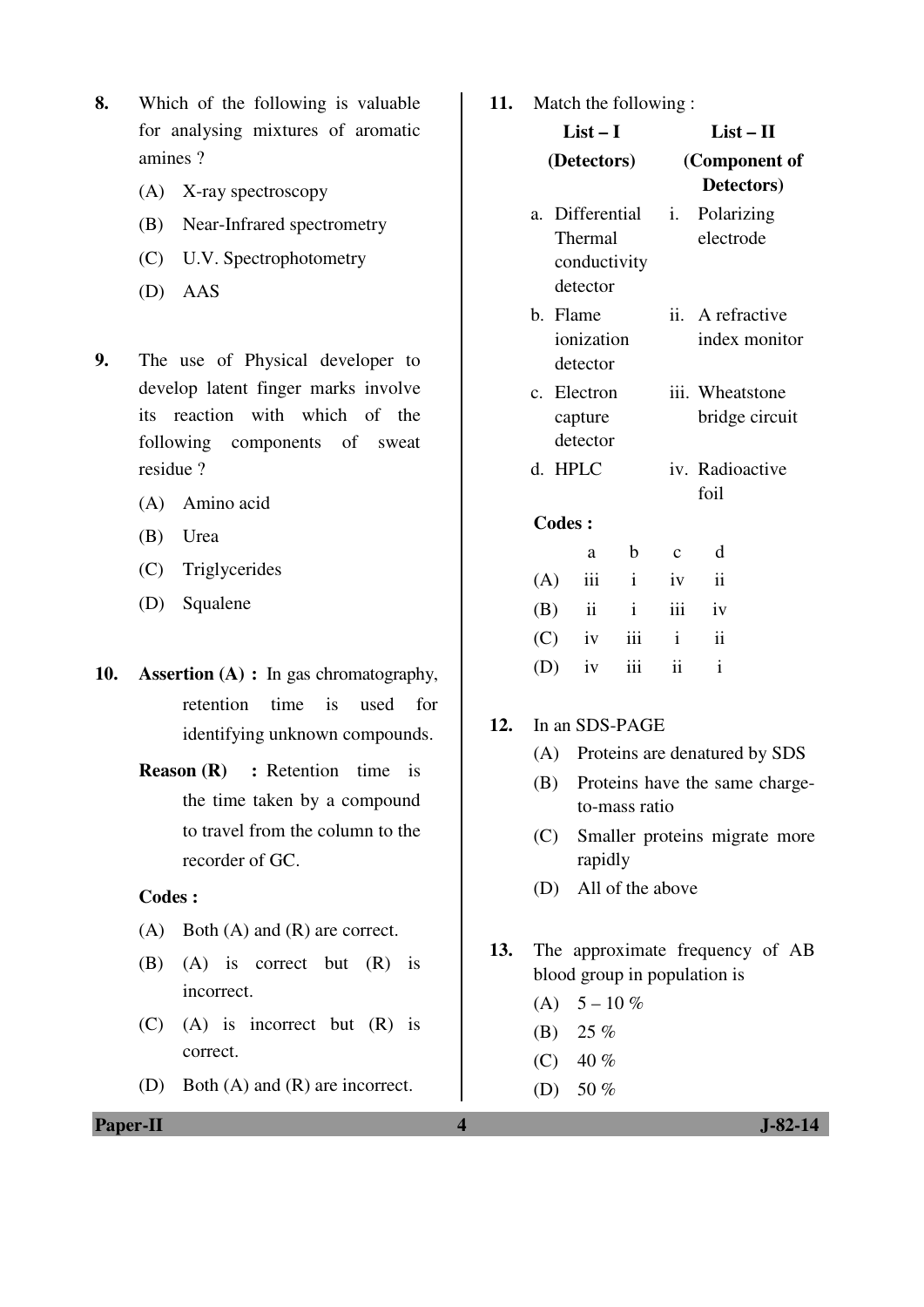| 8. | एरोमैटिक एमीन के मिश्रण का विश्लेषण करने    |
|----|---------------------------------------------|
|    | के लिए निम्नलिखित में से कौन सा उपयोगी है ? |

- (A) एक्स-रे स्पैक्ट्रोस्कोपी
- (B) करीबन इंफ्रारैड स्पैक्ट्रोमीटरी
- (C) यू.वी. स्पैक्ट्रोफोटोमीटरी
- (D) एएएस
- 9. अदृश्य अंगुलिचिन्हों को दृश्यमान बनाने के लिये फिजीकल डेवेलपर का उपयोग पसीने के अवशेष के किस अवयव से प्रक्रिया करने में होता है ?
	- $(A)$  अमीनो एसिड
	- $(B)$  यूरिया
	- (C) ट्राइग्लिसराइड
	- (D) स्क्वालीन
- 10. अभिकथन (A) : गैस क्रोमेटोग्राफी में अज्ञात आमिश्रों की पहचान करने के लिए अवरोधन समय का उपयोग किया जाता है $\perp$ 
	- **कारण (R) :** निरोध या अवरोधन समय स्तम्भ से जी सी के रिकॉर्डर तक जाने में लगने वाला समय है ।

कोड $:$ 

- $(A)$   $(A)$  और  $(R)$  दोनों सही हैं।
- $(B)$   $(A)$  सही है परन्तु  $(R)$  गलत है।
- (C)  $(A)$  गलत है परन्तु $(R)$  सही है।
- $(D)$   $(A)$  और  $(R)$  दोनों गलत हैं।

11. **निम्नलिखित को सुमेलित करें**:

|     |                | सूची – I            |                         |          | सूची – II                                           |  |  |
|-----|----------------|---------------------|-------------------------|----------|-----------------------------------------------------|--|--|
|     |                | (डिटेक्टर)          |                         |          | (डिटेक्टर के संघटक)                                 |  |  |
|     | a.             | चालकता<br>संसूचक    |                         |          | विभेदक थर्मल i. ध्रुवण इलेक्ट्रोड                   |  |  |
|     | b.             | संसूचक              |                         |          | लपट आयनन ii. अपवर्तन<br>सूचकांक मोनीटर              |  |  |
|     | $\mathbf{c}$ . | संसुचक              |                         |          | इलैक्ट्रोन प्रग्रहण iii. व्हीटस्टोन  सेतु<br>सर्किट |  |  |
|     |                |                     |                         |          | d. एच.पी.एल.सी. iv. रेडियोधर्मी पन्नी               |  |  |
|     | कोड :          |                     |                         |          |                                                     |  |  |
|     |                | $\rm{a}$            | $b$ c                   |          | $\mathbf d$                                         |  |  |
|     |                | $(A)$ iii i iv ii   |                         |          |                                                     |  |  |
|     |                | $(B)$ ii            | $i$ $iii$ $iv$          |          |                                                     |  |  |
|     |                | (C) iv iii i ii     |                         |          |                                                     |  |  |
|     |                | $(D)$ iv            |                         | iii ii i |                                                     |  |  |
| 12. |                | एस.डी.एस. – पेज में |                         |          |                                                     |  |  |
|     |                |                     | विकृतिकरण होता है ।     |          | (A) प्रोटीनों का एस डी एस द्वारा                    |  |  |
|     |                | होता है ।           |                         |          | (B) प्रोटीनों में चार्ज-टू-मास अनुपात एक ही         |  |  |
|     |                |                     | देशान्तरित हो जाती है । |          | (C) ज्यादा छोटी प्रोटीनें ज्यादा तेजी से            |  |  |
|     |                | (D) उपर्युक्त सभी   |                         |          |                                                     |  |  |
|     |                | आवृत्ति होती है :   |                         |          | 13. जनसंख्या में AB रक्त समूह की मौटे तौर की        |  |  |
|     |                | (A) $5-10\%$        |                         |          |                                                     |  |  |
|     |                | (B) $25%$           |                         |          |                                                     |  |  |
|     |                | $(C)$ 40%           |                         |          |                                                     |  |  |
|     |                | (D) $50\%$          |                         |          |                                                     |  |  |

 $12.$ 

 **J-82-14 5 Paper-II**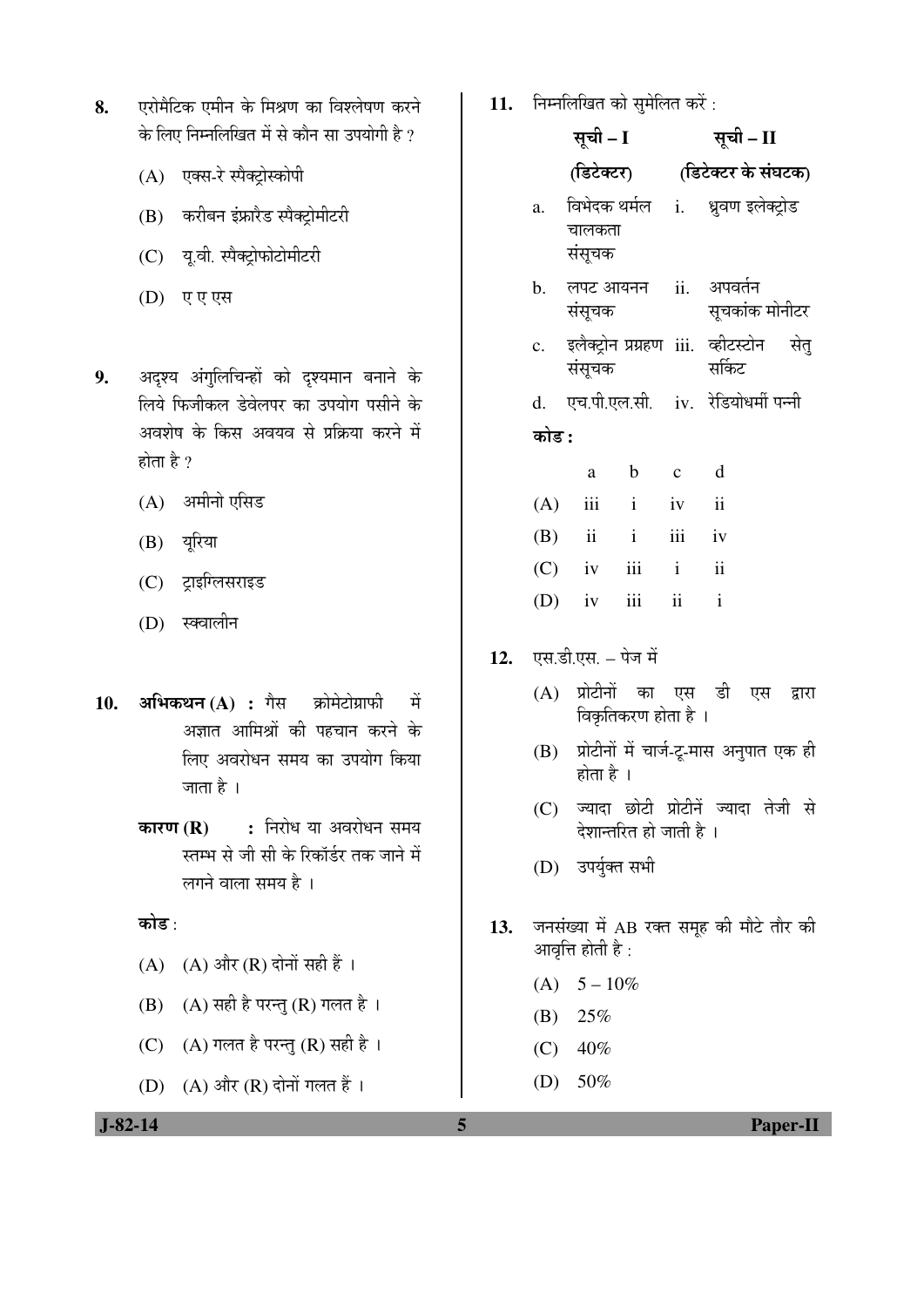- **14.** Which of the following is not used as a detector for gas liquid chromatography ?
	- (A) TCD
	- (B) FID
	- (C) ECD
	- (D) Thermocouples
- **15.** Kastle-Meyer presumptive test for blood is also known as \_\_\_\_\_\_\_ test.
	- (A) Benzidine
	- (B) Phenolphthalein
	- (C) o-Tolidine
	- (D) TMB
- **16.** Which one is not neurosis in the following list ?
	- (A) Anxiety
	- (B) Schizophrenia
	- (C) Hypochondriacal
	- (D) Phobia
- **17. Assertion (A) : All humans hat** antigens in blood.
	- **Reason (R)** : Because it produces both anti-A and a antibodies.

- $(A)$   $(A)$  is correct and  $(R)$ incorrect.
- $(B)$   $(R)$  is correct and  $(A)$ incorrect.
- $(C)$  Both  $(A)$  and  $(R)$  are incorrect.
- (D) Both (A) and (R) are corre
- **18.** Short fragments of DNA labelled with radioactive tag are known as
	- (A) Probes
	- (B) Primers
	- (C) STR's
	- (D) SSR's
- **19.** Urea Nitrate crystal test for urine produces \_\_\_\_\_\_\_\_\_ type of crystals.
	- (A) Hexagonal
	- (B) Needle-shaped
	- (C) Star shaped
	- (D) Flattened
- **20.** Match the following :

| (C)             | Hypochondriacal                                                |     | $List-I$      |              |                         | $List - II$             |  |
|-----------------|----------------------------------------------------------------|-----|---------------|--------------|-------------------------|-------------------------|--|
| (D)             | Phobia                                                         |     | (Poison)      |              |                         | (Common name)           |  |
|                 |                                                                |     | a. Marijuana  |              | $i_{\cdot}$             | Moons                   |  |
| 17.             | <b>Assertion (A) :</b> All humans have A<br>antigens in blood. |     | b. Mescaline  |              | ii.                     | <b>Smack</b>            |  |
|                 | <b>Reason (R)</b> : Because it produces                        |     | c. Cocaine    |              | iii.                    | Pot                     |  |
|                 | anti-A<br>and<br>both<br>anti-B                                |     | d. Heroin     |              | iv.                     | Crack                   |  |
|                 | antibodies.                                                    |     | <b>Codes:</b> |              |                         |                         |  |
|                 | <b>Codes:</b>                                                  |     |               |              |                         |                         |  |
|                 | $(A)$ $(A)$ is correct and $(R)$ is                            |     | a             | $\mathbf b$  | $\mathbf{C}$            | d                       |  |
|                 | incorrect.                                                     | (A) | $\mathbf{ii}$ | $\mathbf{i}$ | iv                      | iii                     |  |
| (B)             | $(R)$ is correct and $(A)$ is<br>incorrect.                    | (B) | iii           | $\mathbf{i}$ | iv                      | $\overline{\mathbf{u}}$ |  |
| (C)             | Both $(A)$ and $(R)$ are incorrect.                            | (C) | iv            | iii          | ii                      | $\mathbf{i}$            |  |
| (D)             | Both $(A)$ and $(R)$ are correct.                              | (D) | iii           | iv           | $\overline{\mathbf{u}}$ | $\mathbf{i}$            |  |
| <b>Paper-II</b> |                                                                | 6   |               |              |                         | $J-82-14$               |  |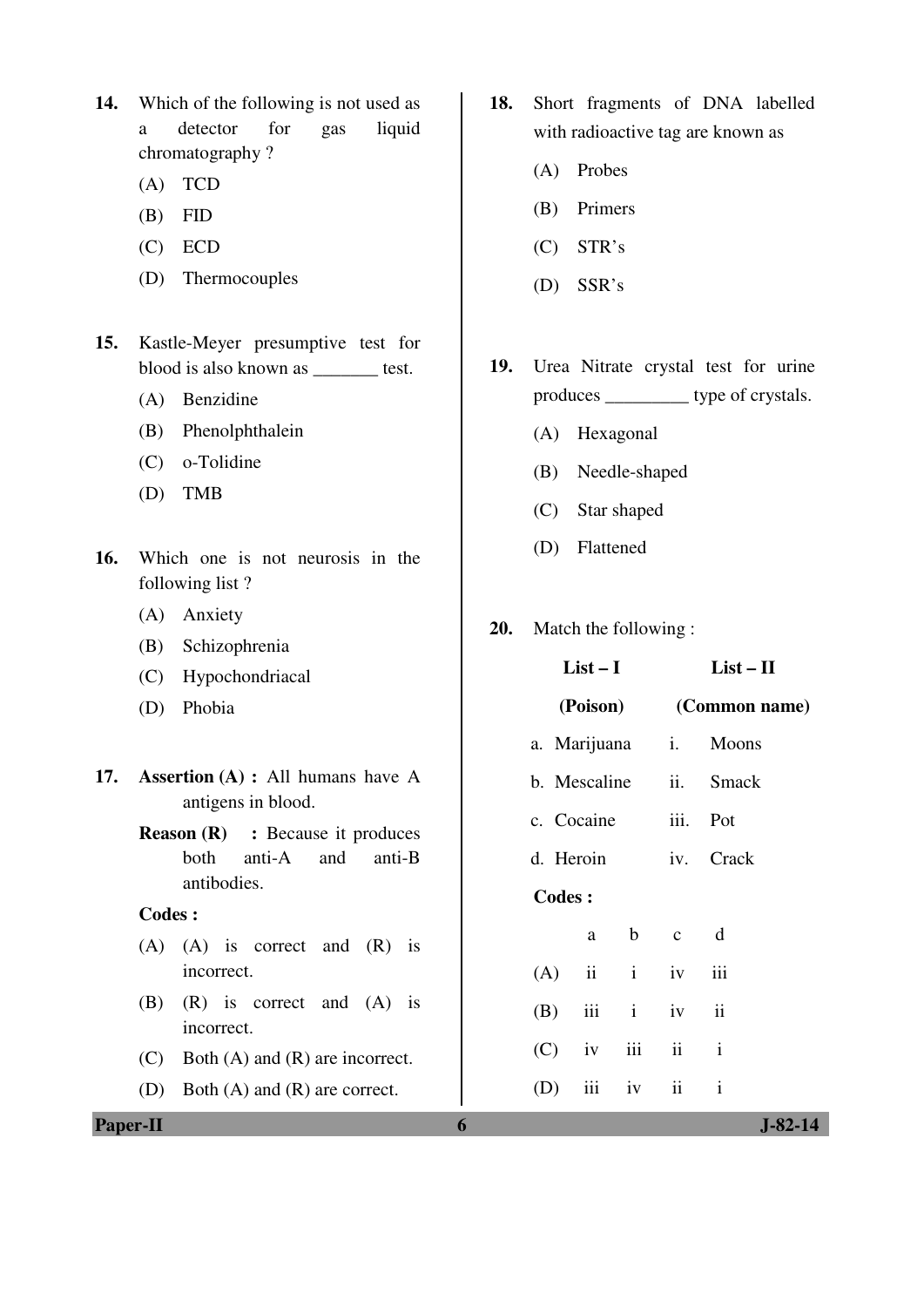- 14. गैस तरल क्रोमेटोग्राफी के लिए निम्नलिखित में से किसे संसचक के रूप में उपयोग नहीं किया जाता है  $\gamma$ 
	- (A) टी.सी.डी.
	- (B) एफ.आई.डी.
	- $(C)$  इ.सी.डी.
	- (D) थर्मोकपल्*स*
- रक्त का केसल-मेयर आनुमानिक परीक्षण  $15.$ परीक्षण के नाम से भी जाना जाता है ।
	- $(A)$  बैंजीडाइन
	- (B) फेनोल्फथेलीन
	- $(C)$  o-टोलेडाइन
	- $(D)$  TMB
- निम्न सूची में से कौन मनोस्नायु विकृति 16. (न्यूरोसिस) नहीं है ?
	- $(A)$  चिंता
	- (B) शिजोफ्रेनिया
	- (C) हाइपोकान्ड़ीकल
	- (D) भय
- $17.$ **अभिकथन (A) :** स एंटीजेन्स होते हैं
	- कारण $(R)$ ः क ऐंटी B दोनों करता है।
	- कोड :

 $J-82-14$ 

- $(A)$   $(A)$  सही है औ
- $(B)$   $(R)$  सही है और
- (C)  $(A)$  और  $(R)$
- (D)  $(A)$  और  $(R)$
- 18. रेडियोधर्मी की पट्टी वाले डी एन ए के छोटे टकडों को निम्नलिखित कहा जाता है:
	- (A) प्रोब (संपरीक्षित्र)
	- $(B)$  प्राइमर
	- $(C)$  STR's
	- $(D)$  SSR's
- 19. पेशाब के लिए यूरिया नाइट्रेट क्रिस्टल परीक्षण निम्नलिखित प्रकार के क्रिस्टलों को उत्पन्न करता है  $\cdot$ 
	- (A) षटकोणीय
	- (B) सुई के आकार का
	- $(C)$  तारे के आकार का
	- (D) चपटा
- निम्नलिखित का मिलान करें : 20.

|                                            |       | सूची – I    |               |           | सूची – II                |               |
|--------------------------------------------|-------|-------------|---------------|-----------|--------------------------|---------------|
|                                            |       | (विष)       |               |           | (सर्वनिष्ठ नाम)          |               |
|                                            | a.    | मैरीज्यूना  |               |           | i. मून् <b>स</b>         |               |
| भी मानवों के रक्त में $_{\rm A}$           |       | b. मैसकेलीन |               |           | ii. स्मैक                |               |
| $\perp$                                    |       | c. कोकेन    |               |           | iii. पोट                 |               |
| योंकि यह ऐंटी A और<br>एंटीबोडीस को उत्पन्न |       | d. हीरोइन   |               | iv. क्रैक |                          |               |
|                                            | कोड : |             |               |           |                          |               |
|                                            |       | a           |               | b c       | d                        |               |
| र (R) गलत है ।                             | (A)   |             | $ii$ $i$ $iv$ |           | iii                      |               |
| र (A) गलत है ।                             | (B)   |             | iii i iv      |           | $\overline{\mathbf{ii}}$ |               |
| रोनों गलत हैं ।                            | (C)   | iv          | iii           | ii        | $\mathbf{i}$             |               |
| रोनों सही हैं ।                            | (D)   | iii         |               | iv ii i   |                          |               |
|                                            | 7     |             |               |           |                          | <b>Paper-</b> |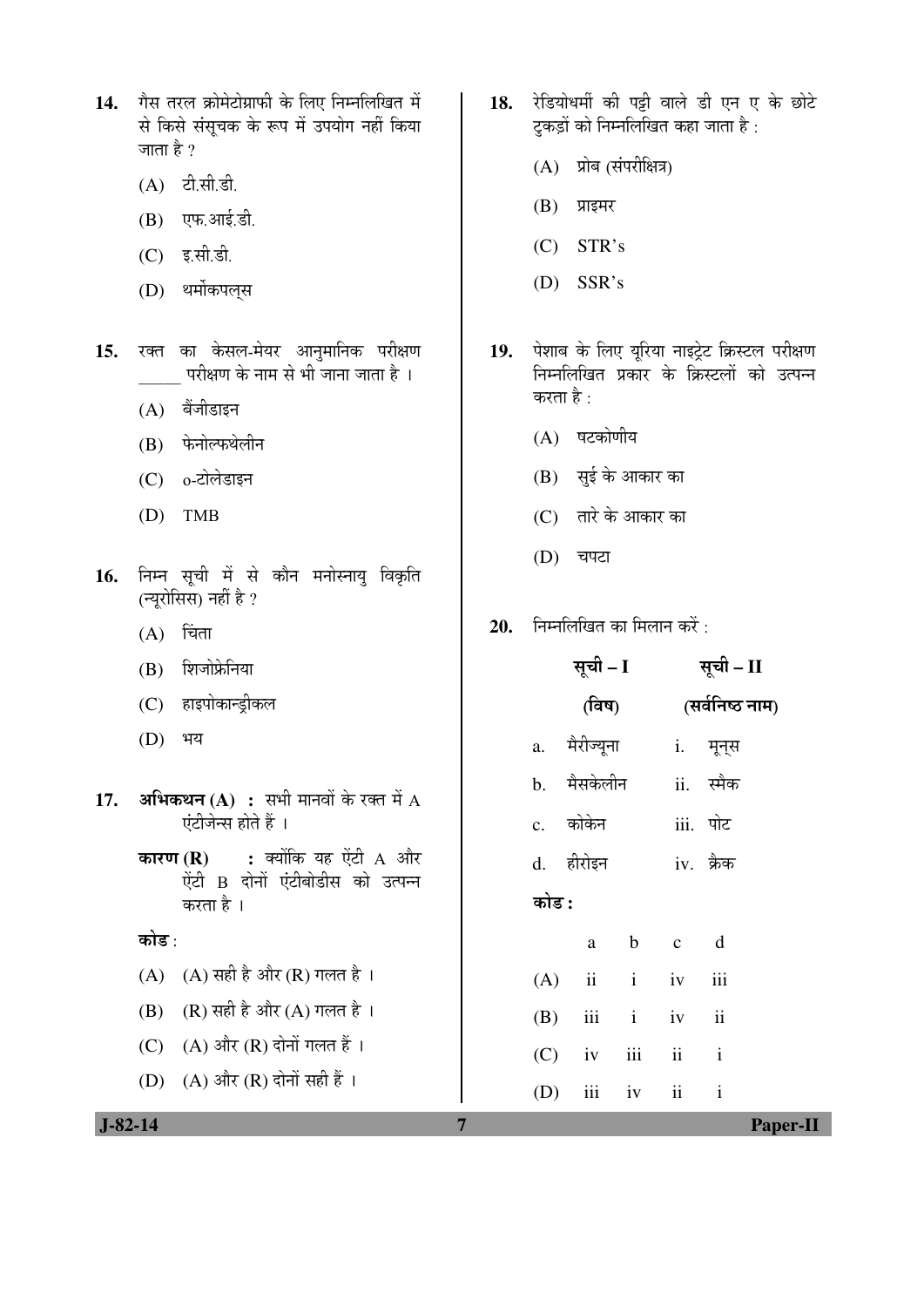- **21.** The furnace oil or black oil consists of hydrocarbons above
	- (A)  $C_{20}$
	- (B)  $C_{30}$
	- $(C)$   $C_{40}$
	- (D)  $C_{50}$
- **22.** Alcohol is oxidised to acetaldehyde in the liver by
	- (A) Peroxidase
	- (B) Glyoxylase
	- (C) Phospho glucomutase
	- (D) Alcohol dehydrogenase
- **23.** Alcohol and dhatura together can cause
	- (A) Allergy
	- (B) Tolerance to both
	- (C) Synergistic effect
	- (D) Hyperactivity

# **24.** Match the following :

|     | $List-I$      |                  | $List-II$    |                                    |     |
|-----|---------------|------------------|--------------|------------------------------------|-----|
|     |               | (Paint Pigment)  |              | (Colour of<br>paint)               |     |
|     | a. $2PbCo3$ . |                  | i.           | Blue                               |     |
|     | Pb(OH)        |                  |              |                                    |     |
|     |               | b. Zinc chromate |              | ii. White                          |     |
|     | c. Ferric     |                  |              | iii. Yellow                        |     |
|     | ferrocyanide  |                  |              |                                    |     |
|     |               |                  |              | d. Impure ferric iv. Bluish red to |     |
|     | oxide         |                  |              | pale                               | red |
|     |               |                  |              | brown                              |     |
|     | <b>Codes:</b> |                  |              |                                    |     |
|     | a             | $\mathbf b$      | $\mathbf{C}$ | d                                  |     |
| (A) | $\mathbf{i}$  | $\ddot{\rm n}$   | iii          | iv                                 |     |
| (B) | iii           | $\mathbf{i}$     | iv           | $\mathbf{ii}$                      |     |
|     | $(C)$ ii      | iii              | $\mathbf{i}$ | iv                                 |     |
| (D) | ii            | iv               | iii          | $\mathbf{i}$                       |     |
|     |               |                  |              |                                    |     |

- **25. Assertion (A) :** Endrin is also called as 'Plant Penicillin'.
	- **Reason (R) :** Endrin has a broad spectrum of activity against various insects and pests.

# **Codes :**

- (A) Both (A) and (R) are correct.
- (B) (A) is correct but (R) is incorrect.
- (C) (A) is incorrect but (R) is correct.
- (D) Both (A) and (R) are incorrect.
- **26.** The ballistics coefficient for LG shot is
	- $(A)$  C = 0.008
	- (B)  $C = 0.035$
	- $(C)$   $C = 0.025$
	- (D)  $C = 0.046$
- **27.** Arrange the following firearms in ascending chronological order of their occurrence :
	- i. Match lock guns
	- ii. Flint lock musket
	- iii. Revolver
	- iv. Assault rifle

# **Codes :**

|  | $(A)$ i ii iv iii |  |  |
|--|-------------------|--|--|
|  | $(B)$ ii iv iii i |  |  |
|  | $(C)$ iv ii i iii |  |  |
|  | $(D)$ i ii iii iv |  |  |

**Paper-II 8 J-82-14**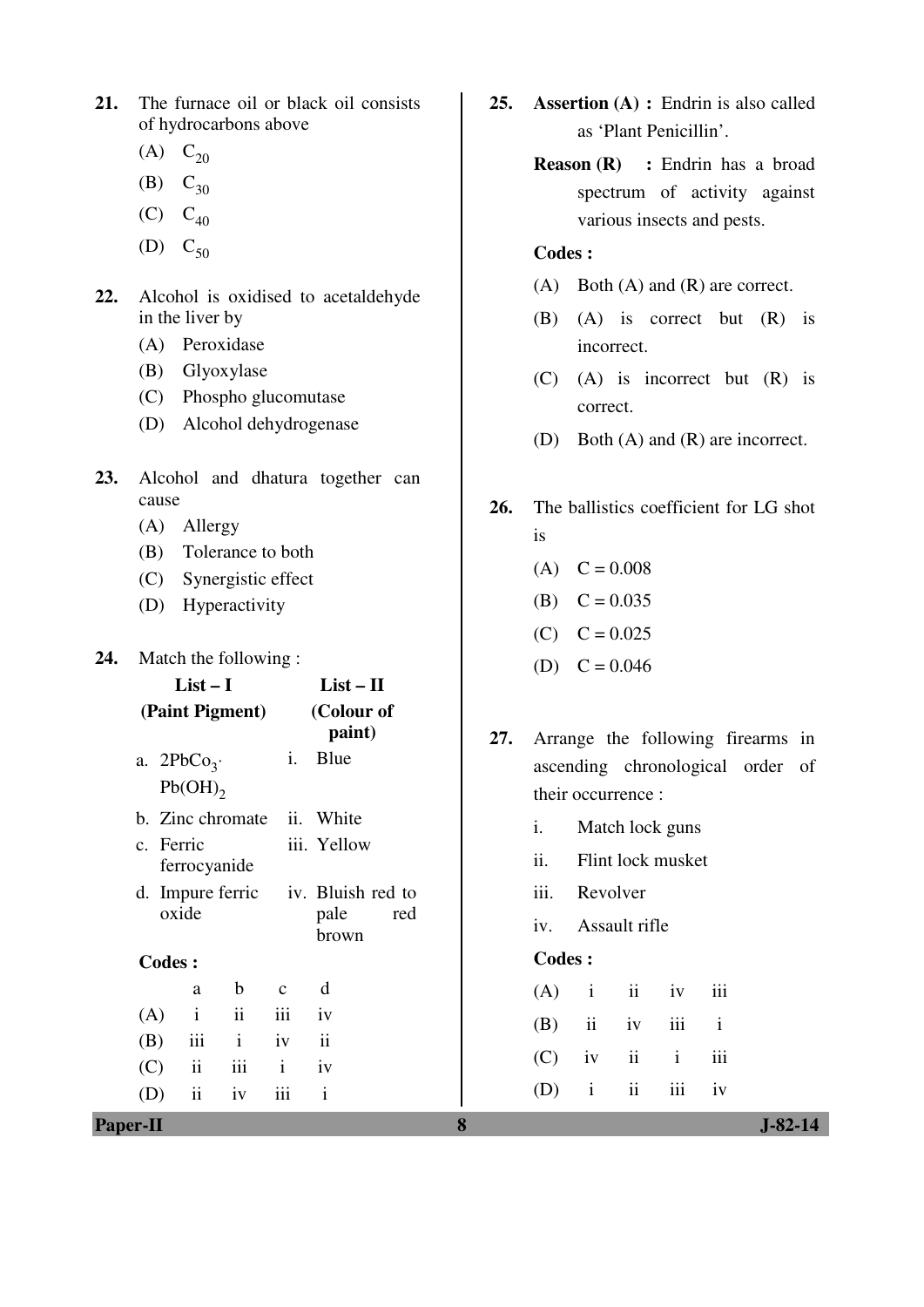- 21. **फरनेस ऑयल या ब्लैक ऑयल इनसे ऊपर** के हाइड़ोकार्बनस के होते हैं :
	- (A)  $C_{20}$
	- (B)  $C_{30}$
	- $(C)$   $C_{40}$
	- (D)  $C_{50}$
- 22. निम्नलिखित में से किसके द्वारा मदिरा (ऐल्कोहोल) का यकृत में एसीट-एल्डीहाइड में ऑक्सीकरण होता है
	- $(A)$  परऑक्सीडेस
	- (B) ग्लायक्सीलेस
	- (C) फोस्फो ग्लूकोम्यूटेस
	- (D) ऐल्कॉहोल डिहाइड्रोजिनेस
- **23.** ऐल्कोहॉल (मदिरा) और धतुरा इकट्ठे <u>निम्नलिखित को जन्म दे सकते हैं:</u>
	- $(A)$  एलर्जी
	- $(B)$  दोनों के प्रति सहनशीलता
	- $(C)$  सहक्रियावादी (सिनॅजिस्टिक) प्रभाव
	- $(D)$  अत्याधिक क्रियाशीलता
- **24.** निम्नलिखित का मिलान करें :

| सूची – I     |                         |             |              | सूची – II                        |
|--------------|-------------------------|-------------|--------------|----------------------------------|
| पेंट पिजमेंट |                         |             |              | (पेंट का रंग)                    |
|              | (रंगद्रव्य)             |             |              |                                  |
| a.           | 2PbCo <sub>3</sub>      |             |              | <u>i.</u> नीला                   |
|              | $Pb(OH)$ <sub>2</sub>   |             |              |                                  |
|              | b. ज़िंक क्रोमेट        |             |              | ii. श्वेत                        |
|              | c. फैरिक फैरो           |             |              | iii. पीला                        |
|              | सिनाइड                  |             |              |                                  |
|              |                         |             |              | d. अशुद्ध फैरिक iv. नीलाभ लाल से |
|              | ऑक्साइड                 |             |              | हल्का लाल ब्राउन                 |
| कोड :        |                         |             |              |                                  |
|              | a                       | $\mathbf b$ | $\mathbf{c}$ | d                                |
| (A)          | $\mathbf{i}$            | ii          | iii          | iv                               |
| (B)          |                         | iii i       | iv           | $\ddot{\text{ii}}$               |
|              | $(C)$ ii iii            |             | <i>i</i> iv  |                                  |
| (D)          | $\overline{\mathbf{u}}$ | iv          | iii          | $\mathbf{i}$                     |
|              |                         |             |              |                                  |

- **25. अभिकथन (A) : एन्ड़िन को प्लांट (पादप)** पैनिसिलिन भी कहा जाता है ।
	- **कारण (R) :** एन्डिन की विभिन्न कीटों तथा नाशीजीवों के विरुद्ध व्यापक वर्णक्रम (स्पेक्टम) की क्रियाएँ होती हैं ।

# कोड :

- $(A)$   $(A)$  और  $(R)$  दोनों सही हैं।
- $(B)$   $(A)$  सही है लेकिन  $(R)$  गलत है।
- (C)  $(A)$  गलत है परन्तु (R) सही है।
- (D)  $(A)$  और  $(R)$  दोनों गलत हैं।
- 26. LG शॉट के लिए अस्त्र विज्ञानीय गणक है:
	- $(A)$  C = 0.008
	- (B)  $C = 0.035$
	- $(C)$   $C = 0.025$
	- (D)  $D = 0.046$
- 27. <del>•</del> निम्नलिखित आग्नेय अस्त्रों को उनके प्रगट होने के आरोही कालानुक्रमिक क्रम में व्यवस्थित करें:
	- i. मैच लॉक बंदुकें
	- ii. ॉफ्लट लॉक मस्कैट
	- iii. रिवॉल्वर
	- iv. एसॉल्ट राइफल

# कोड:

| $(A)$ i ii iv iii |  |  |
|-------------------|--|--|
| $(B)$ ii iv iii i |  |  |
| $(C)$ iv ii i iii |  |  |
| $(D)$ i ii iii iv |  |  |

 **J-82-14 9 Paper-II**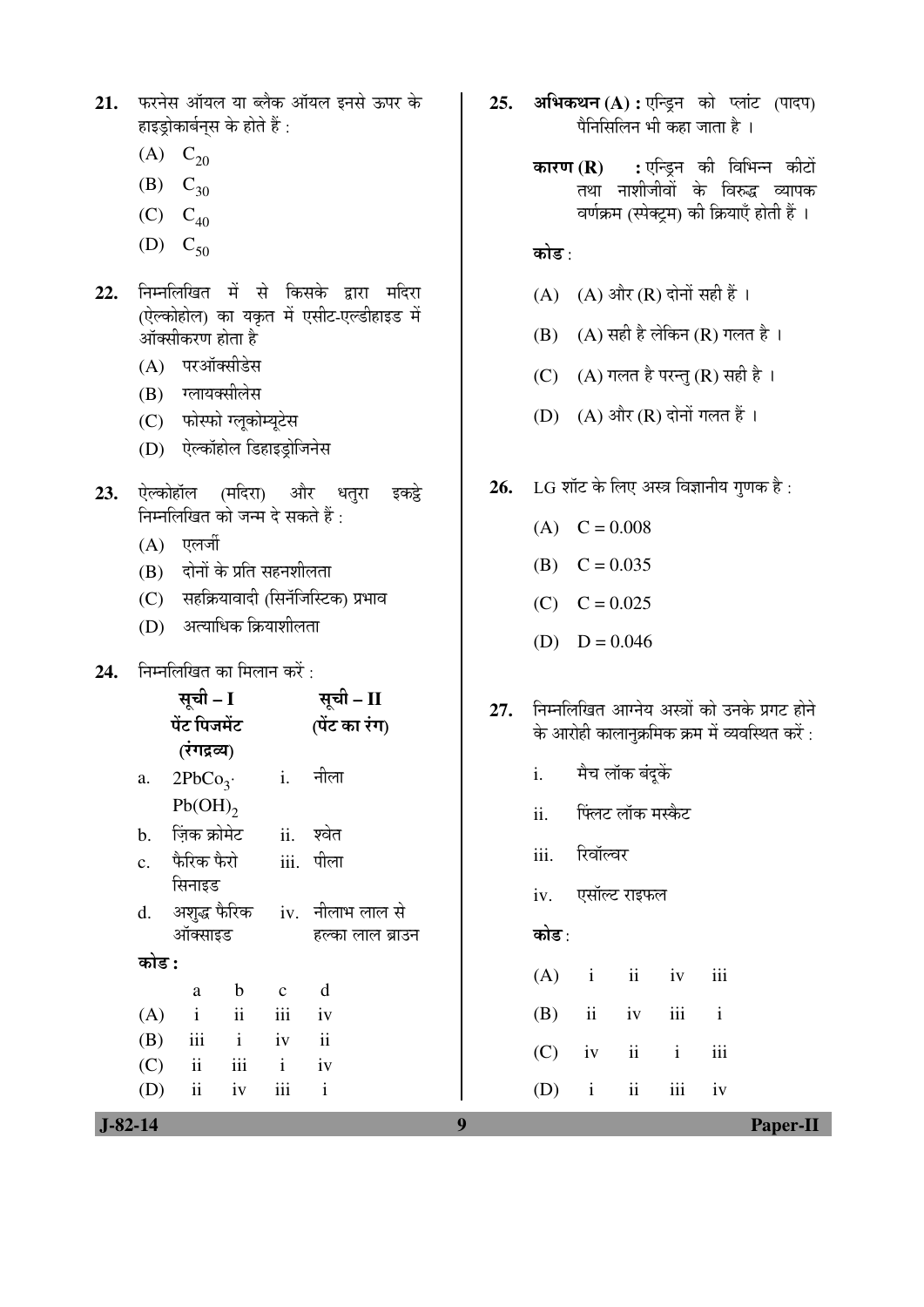- **28.** Hanging is defined as
	- (A) Suspension of body by a ligature around the neck, body weight acting as constricting force.
	- (B) Suspension of body by ligature after death.
	- (C) Obliteration of air passages by external factors
	- (D) Mechanical interferences to respiration
- **29. Assertion (A) :** Questioned bullet and test bullet can be compared positively by the comparison microscope.
	- **Reason (R)** : The breech block marks on fired bullets are identical.

- (A) Both (A) and (R) are correct.
- (B) (A) is correct but (R) is incorrect.
- (C) Both (A) and (R) are incorrect.
- (D) (A) is incorrect but (R) is correct.
- **30.** These are common forms of Smokeless powders :
	- a. Ballistite
	- b. Dynamite
	- c. Blasting gelatine stick
	- d. Cordite

# **Codes :**

- (A) a and c are correct.
- (B) a and b are correct.
- (C) a and d are correct.
- (D) c and b are correct.
- **31.** Triangular cross-section is seen in which type of hair ?
	- (A) Auxiliary hair
	- (B) Bread hair
	- (C) Eye brow hair
	- (D) Scalp hair
- **32. Assertion (A) :** The gray hair may have few or no melanin granules.
	- **Reason (R) :** In the graying process of hair, there is a gradual loss of tyrosinase activity.

## **Codes :**

- (A) Both (A) and (R) are correct.
- (B) (A) is correct but (R) is incorrect.
- (C) (A) is incorrect but (R) is correct.
- (D) Both (A) and (R) are incorrect.

# **33.** Rayon is of following types, excepts :

- (A) Cupramonium
- (B) Polyvinyl acetate
- (C) Polynosic
- (D) Viscose
- **34.** Decelerometer is an instrument which measures
	- (A) Rate of burning in arson case
	- (B) Speed of moving vehicle
	- (C) Rate of denotation in explosion
	- (D) Rate of decrease in speed of a moving vehicle as a brake testing instrument.

**Paper-II** J-82-14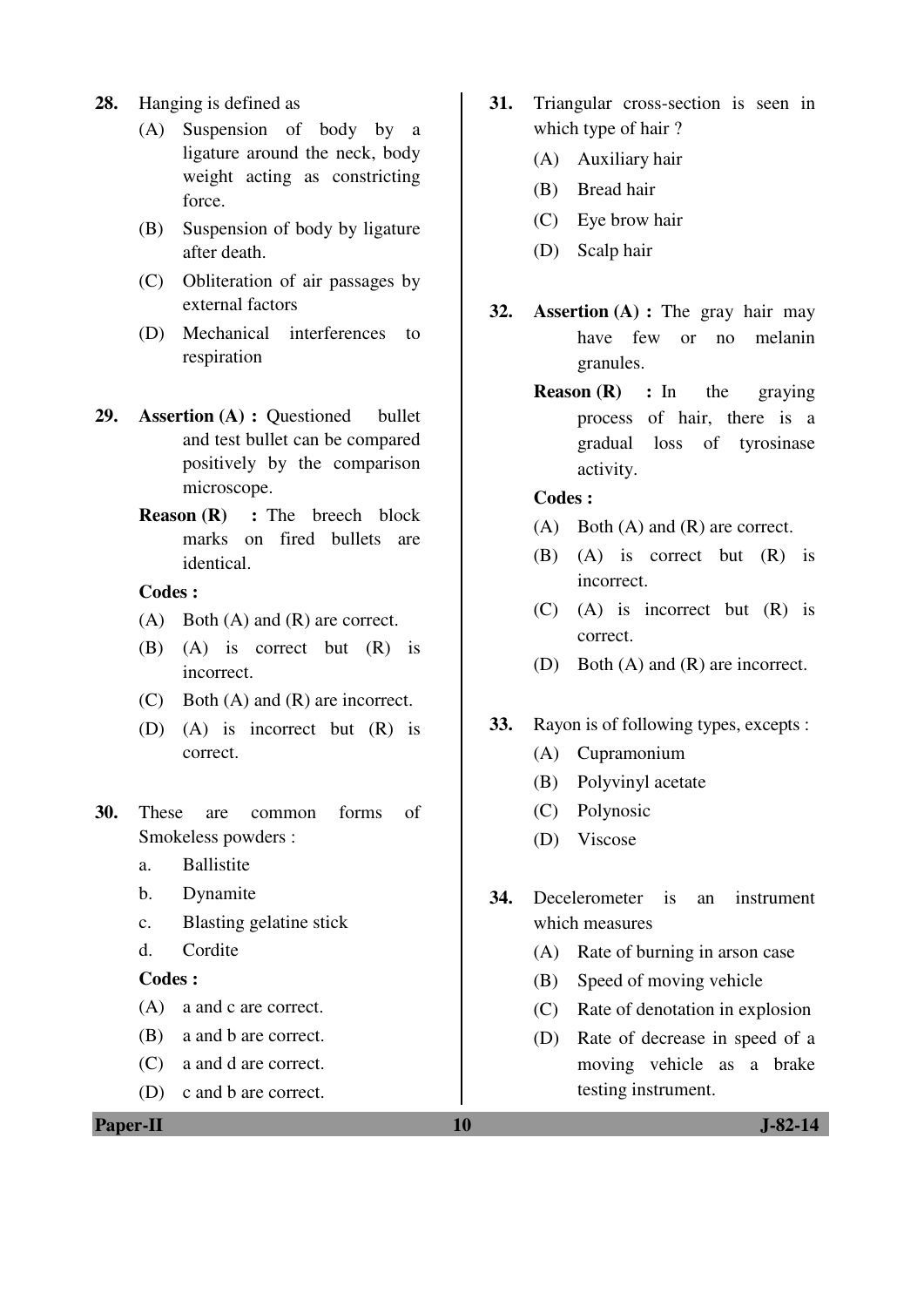- 28. लटकने से तात्पर्य है
	- $(A)$  गर्दन में फंदा डालकर लटकना जिसमें शरीर का वजन अवरोधी (कसना) बल से रूप में होता है।
	- (B) मृत्यु के बाद शरीर को फंदे से लटकाना
	- $(C)$  बाह्य साधन से हवा के प्रवेश को रोकना
	- (D) श्वसन प्रक्रिया में यांत्रिक रुकावट
- **29. अभिकथन (A) :** प्रश्नवाची तिकोनी गोली तथा परीक्षण गोली की तलना सक्ष्मदर्शी के द्वारा सकारात्मक रूप से तुलना की जा सकती है ।
	- **कारण (R) :** दागी गोली पर ब्रीच ब्लॉक चिन्ह एक समान होते हैं ।

कोड़<sup>.</sup>

- $(A)$   $(A)$  और  $(R)$  दोनों सही हैं।
- $(B)$   $(A)$  सही है, परन्तु  $(R)$  गलत है।
- $(C)$   $(A)$  और  $(R)$  दोनों गलत हैं।
- (D)  $(A)$  गलत है, परन्तु (R) सही है।
- 30. **धुम्ररहित पाउडर के सामान्य रूप निम्नलिखित** हैं:
	- a. अस्त्र विज्ञानीय (बैलिस्टाइट)
	- b. डायनामाइट
	- c. जिलेटिन छडी का विस्फोटन
	- d. <del>को</del>र्डाइट

कोड $\cdot$ 

- (A) a और  $c$  सही हैं ।
- $(B)$  a और b सही हैं ।

(C) a और d सही हैं ।

(D)  $c \triangleleft \vec{r}$  b सही हैं।

- 31. त्रिकोणीय क्रोस सेक्शन किस प्रकार के बाल में नज़र आता है  $\overline{v}$ 
	- $(A)$  कक्षीय बाल
	- $(B)$  दाढी के बाल
	- $(C)$  भौंहें के बाल
	- (D) सिर के बाल
- **32. अभिकथन (A) :** ग्रे बालों में मेलानिन गैन्युलुस कुछ या बिल्कुल नहीं होते हैं ।
	- **कारण (R) :** बालों के ग्रे होने की प्रक्रिया में टायरोसिनेस क्रिया का धीरे-धीरे हास होता है $\perp$

कोड<sup>़</sup>

- (A)  $(A)$  और (R) दोनों सही हैं।
- $(B)$   $(A)$  सही है, परन्तु  $(R)$  गलत है।
- (C)  $(A)$  गलत है, परन्तु (R) सही है।
- $(D)$   $(A)$  और  $(R)$  दोनों गलत हैं।
- 33. रेओन के प्रकार निम्नलिखित हैं, सिवाय
	- $(A)$  कपरैमोनियम
	- (B) पॉलिवेनाइल एसीटेट
	- $(C)$  पॉलिनॉसिक
	- (D) विसकोस
- 34. हेसीलेरोमीटर क्या मापने का उपकरण है ?
	- $(A)$  आगजनी में जलने की दर
	- $(B)$  गतिमान वाहन की गति
	- (C) विस्फोट में प्रस्फोटन की दर
	- $(D)$  ब्रेक परीक्षण उपकरण के रूप में गतिमान वाहन की गति में कमी की दर

 **J-82-14 11 Paper-II**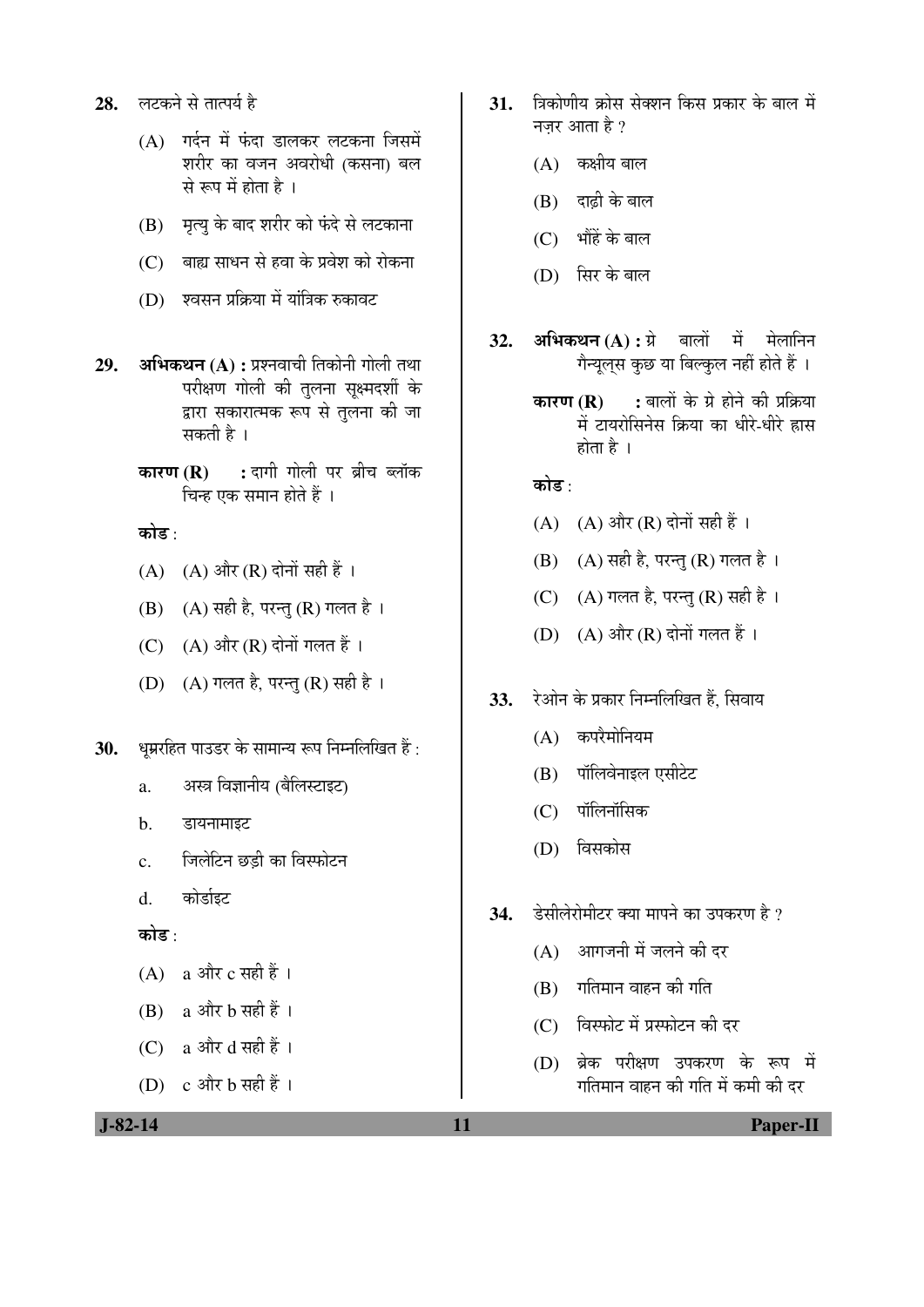- **35.** The following instruments are most useful to measure the various parameters of walking pattern :
	- a. Protractor
	- b. Divider
	- c. Measuring tape
	- d. Scale

- (A) a and b are correct.
- (B) b and d are correct.
- (C) b and c are correct.
- (D) a and c are correct.
- **36.** There are the useful methods of soil examination, except
	- (A) Density gradient tube method
	- (B) Electrophoresis
	- (C) Thermo Gravimetric method
	- (D) Spectrographic analysis
- **37.** The main components of Portland cement are
	- a. Aluminium oxide
	- b. Calcium oxide
	- c. Magnesium oxide
	- d. Silicon oxide

### **Codes :**

- (A) a and b are correct.
- (B) b and d are correct.
- (C) a and d are correct.
- (D) b and c are correct.

**38.** The following compounds are not present in bottle glass :

- a.  $SiO<sub>2</sub>$
- b. MnO
- c. CaO
- d. ZnO

- (A) a and b are correct.
- (B) c and b are correct.
- (C) b and d are correct.
- (D) a and d are correct.
- **39.** ABFO scale No. 2 is used in cases of
	- (A) Tool marks
	- (B) Bite marks
	- (C) Finger marks
	- (D) All of the above
- **40.** Enamel is present in which of the following part of the tooth :
	- (A) Root
	- (B) Crown
	- (C) Pulp
	- (D) Dentine
- **41.** Who is the author of the book 'Human Skeleton in Forensic Medicine' ?
	- (A) Bass, W.M.
	- (B) Krogman W.M. & Iscan, M.Y.
	- (C) Iscan, M.Y. & Kennedy, KAR
	- (D) Cox, M and Mays, S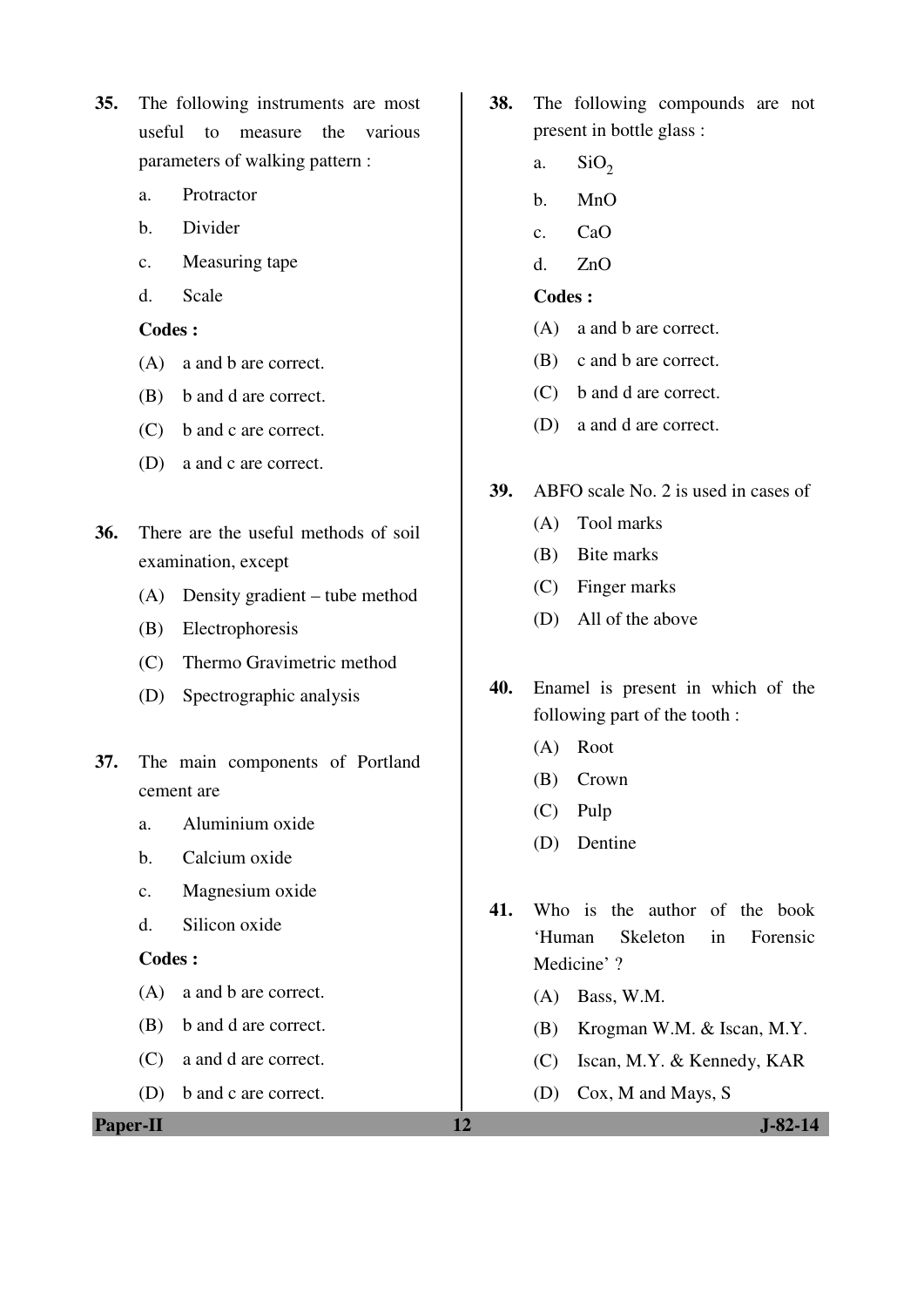चलने के पैटर्न के विभिन्न प्राचलों का माप  $35.$ करने के लिये कौन से उपकरण सर्वाधिक उपयोगी हैं ?

- प्रोट्रेक्टर a.
- डिवाइडर  $<sub>b</sub>$ .</sub>
- मापन टेप  $\mathbf{c}$ .
- $\mathbf{d}$ . स्केल

कोड :

- $(A)$  a और b सही हैं।
- $(B)$  b और d सही हैं।
- (C)  $b$  और  $c$  सही हैं।
- (D) a और c सही हैं ।
- मृदा परीक्षण की ये उपयोगी पद्धतियाँ हैं, सिवाय 36.
	- (A) घनत्व प्रवणता ट्यूब पद्धति
	- (B) इलैक्ट्रोफोरेसिस
	- (C) थर्मो ग्रेवीमीट्रिक मैथड
	- (D) स्पैक्ट्रोग्राफिक विश्लेषण
- पार्टलैण्ड सीमेन्ट के मुख्य संघटक हैं : 37.
	- एल्युमीनियम ऑक्साइड  $\overline{a}$ .
	- कैल्शियम ऑक्साइड  $<sub>b</sub>$ </sub>
	- मैग्नेशियम ऑक्साइड  $\mathbf{c}$ .
	- सिलिकोन ऑक्साइड  $\overline{d}$ .

कोड $\cdot$ 

- $(A)$  a और b सही हैं।
- $(B)$  b और d सही हैं।
- $(C)$  a और d सही हैं।
- (D) b और c सही हैं ।
- 38. निम्नलिखित संमिश्र बोतल के ग्लास में उपस्थित नहीं होते हैं :
	- $SiO<sub>2</sub>$ a.
	- $MnO$  $<sub>b</sub>$ </sub>
	- $CaO$  $\mathbf{c}$ .
	- $ZnO$  $\mathbf{d}$ .
	- कोड  $\cdot$
	- $(A)$  a और b सही हैं।
	- $(B)$  c और b सही हैं।
	- $(C)$  b और d सही हैं।
	- (D) a और d सही हैं ।
- ABFO स्केल नम्बर-2 का उपयोग निम्नलिखित 39. मामलों में किया जाता है :
	- (A) औज़ार के चिह्न
	- (B) काटने या दंशन के चिह्न
	- (C) अंगुलि के चिह्न
	- (D) उपर्युक्त सभी
- दांत के किस भाग में दंतवल्क या इनेमल 40. उपस्थित रहता है ?
	- $(A)$  जड़
	- (B) क्राऊन
	- (C) गूदा (मज्जा)
	- (D) डेन्टीन (दंतधात्)
- 'ह्यूमेन स्कलेटन इन फोरेन्सिक मेडिसन' नामक 41. पुस्तक के लेखक कौन हैं ?
	- (A) बास, डब्ल्यू.एम.
	- (B) क्रोगमैन, डब्ल्यू.एम. एवं इस्कैन, एम.वाइ.
	- (C) इस्कैन, एम.वाइ. एवं कनेडी के.ए.आर.
	- (D) कोक्स, एम. एवं मेस, एस.

 $J-82-14$ 

13

**Paper-II**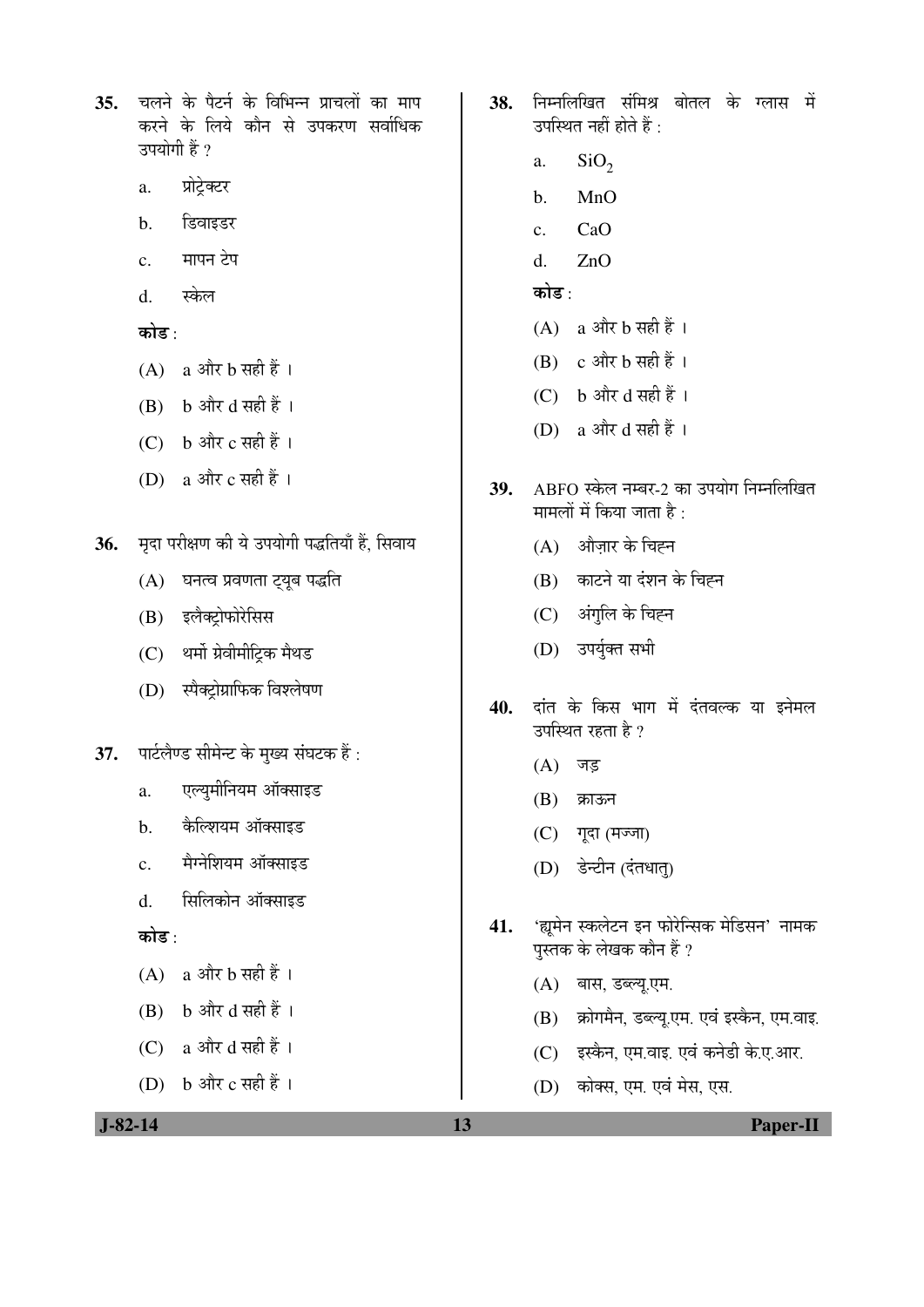**42.** The Dental formula for primary set of human dentition is

|     | 2102 |
|-----|------|
| (A) | 2102 |
|     |      |

- (B) 2012  $\overline{2012}$
- $(C)$ 2123

$$
^{(2)} \quad 2123
$$

- (D) 1223 1223
- **43.** Proportional relationship of size of various body parts with stature is known as
	- (A) Trignometry
	- (B) Somatometry
	- (C) Allometry
	- (D) Anthropometry
- **44.** Metopic suture generally closes by the age of
	- (A) 5 years
	- (B) 2 years
	- (C) 3 years
	- (D) 10 years
- **45.** Which of the following books has been authored by A.S. Osborn ?
	- (A) Questioned documents
	- (B) The problem of proof
	- (C) Questioned document problems
	- (D) All of the above
- **46.** Which of the following component of sweat residue reacts with Indanedione to develop latent finger marks?
	- (A) Urea
	- (B) Sodium Chloride
	- (C) Amino acids
	- (D) Fatty acids
- **47.** Cyanoacrylate in gel form is also known commercially as
	- (A) Soft evidence
	- (B) Gel evidence
	- (C) Fuming evidence
	- (D) Hard evidence
- **48.** Which of the following factors are important to be kept in mind while collecting the standards for comparison ?
	- (A) Contemporaneousness of writing
	- (B) Similarity of the contents of the writing
	- (C) Sufficient amount of the writing
	- (D) All of the above
- **49.** Galton's details in fingerprints can also be called as
	- (A) First level details
	- (B) Second level details
	- (C) Third level details
	- (D) Fourth level details
- **50. Assertion (A) :** Exact superimposition of one's handwriting is indication of traced forgery.
	- **Reason (R) :** Two handwriting of the same individual are supposed to differ to an extent due to presence of natural variations.

- (A) Both (A) and (R) are incorrect.
- (B) Both (A) and (R) are correct.
- (C) (A) is correct but (R) is incorrect.
- (D) (A) is incorrect but (R) is correct.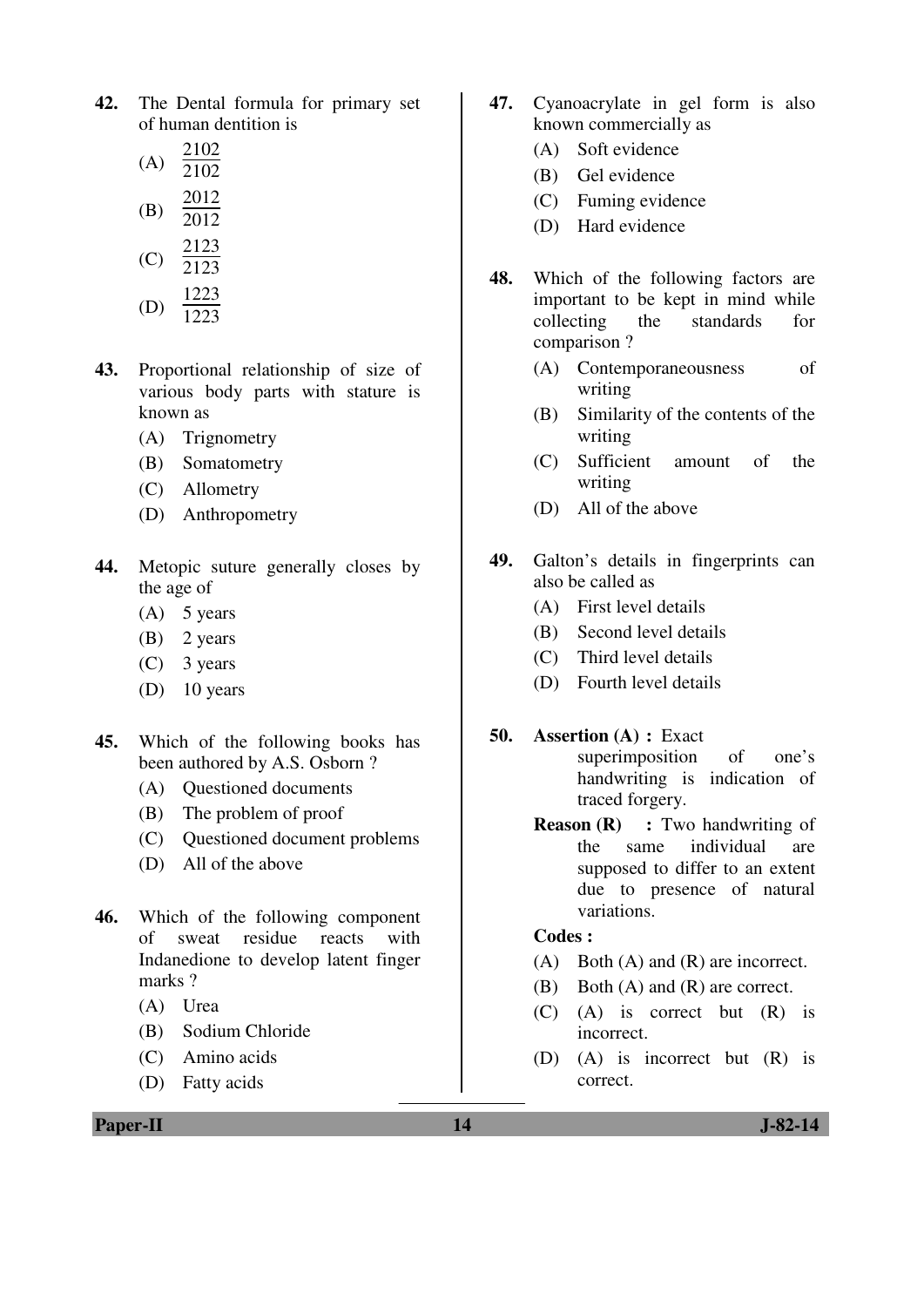42. THE EST ADD AND THE READ THE 2012.

|     | 2102 |
|-----|------|
| (A) | 2102 |
|     | 2012 |

- (B) 2012
- 2123
- $(C)$ 2123
- (D) 1223  $\overline{1223}$
- **43.** कद के साथ देह के विभिन्न भागों के विस्तार (आकार) के आनुपातिक सम्बन्ध को क्या कहा जाता है ?
	- $(A)$  त्रिकोणमिति
	- $(B)$  कायिकमिति
	- (C) एलोमीटरी
	- (D) मानवमिति
- 44. <sup>मे</sup>टोपिक सीवन सामान्यतया किस उम्र में बन्द हो जाती है ?
	- $(A)$  5 वर्ष
	- $(B)$  2 वर्ष
	- (C) 3 वर्ष
	- (D) 10 वर्ष
- 45. निम्नलिखित में से कौन सी पुस्तकें ए.एस. आसबार्न द्वारा लिखी गई हैं ?
	- (A) क्वेश्चन्ड डाक्यमेन्टस
	- $(B)$  द प्रॉब्लम ऑफ प्रफ
	- (C) क्वेश्चन्ड डाक्यमेन्ट प्राब्लमस
	- (D) उपरोक्त सभी
- **46.** स्वेद अवशेष का निम्नलिखित में से कौन सा अवयव इन्डेनडायोन से क्रिया करके अदश्य अंगुलिचिन्ह को दृश्यमान करता है ?
	- $(A)$  यरिया
	- (B) सोडियम क्लोराइड
	- (C) अमीनो एसिड
	- (D) फेटी एसिड
- 47. जेल रूप में पाये जाने वाले स्यानोएक्राइलेट को निम्नलिखित में से किस व्यावसायिक नाम से जाना जाता है  $\overline{?}$ 
	- $(A)$  साफ्ट एवीडेन्स
	- (B) जेल एवीडेन्स
	- (C) फ्यूमिंग एवीडेन्स
	- (D) हार्ड एवीडेन्स
- 48. तलना के लिये मानकों को एकत्र करते समय निम्नलिखित में से कौन से महत्त्वपूर्ण अवयव ध्यान में रखने चाहिये ?
	- $(A)$  लिखावट की समकालीनता
	- $(B)$  लिखावट की विषय-वस्त की समानता
	- (C) लिखावट की पर्याप्त मात्रा
	- (D) उपरोक्त सभी
- 49. अंगुलि चिह्न की गाल्टन विशेषताओं को <u>निम्नलिखित में से क्या कहा जा सकता है ?</u>
	- (A) प्रथम स्तर की विशेषताएँ
	- (B) हितीय स्तर की विशेषताएँ
	- (C) तृतीय स्तर की विशेषताएँ
	- (D) चतुर्थ स्तर की विशेषताएँ
- 50. **अभिकथन** (A) : किसी की हस्तलिपि का हूबह अध्यारोपण अनुरेखित जालसाजी दर्शाती है ।
	- **कारण (R) :** एक ही व्यक्ति की दो हस्तलिपियों में प्राकृतिक अन्तर की उपस्थिति के कारण कछ सीमा तक अन्तर होता है ।

कुट:

- $(A)$  दोनों  $(A)$  तथा  $(R)$  गलत हैं।
- $(B)$  दोनों  $(A)$  तथा  $(R)$  सही हैं ।
- (C)  $(A)$  सही है, किन्तु (R) गलत है।
- (D)  $(A)$  गलत है, किन्तु (R) सही है।

 **J-82-14 15 Paper-II**